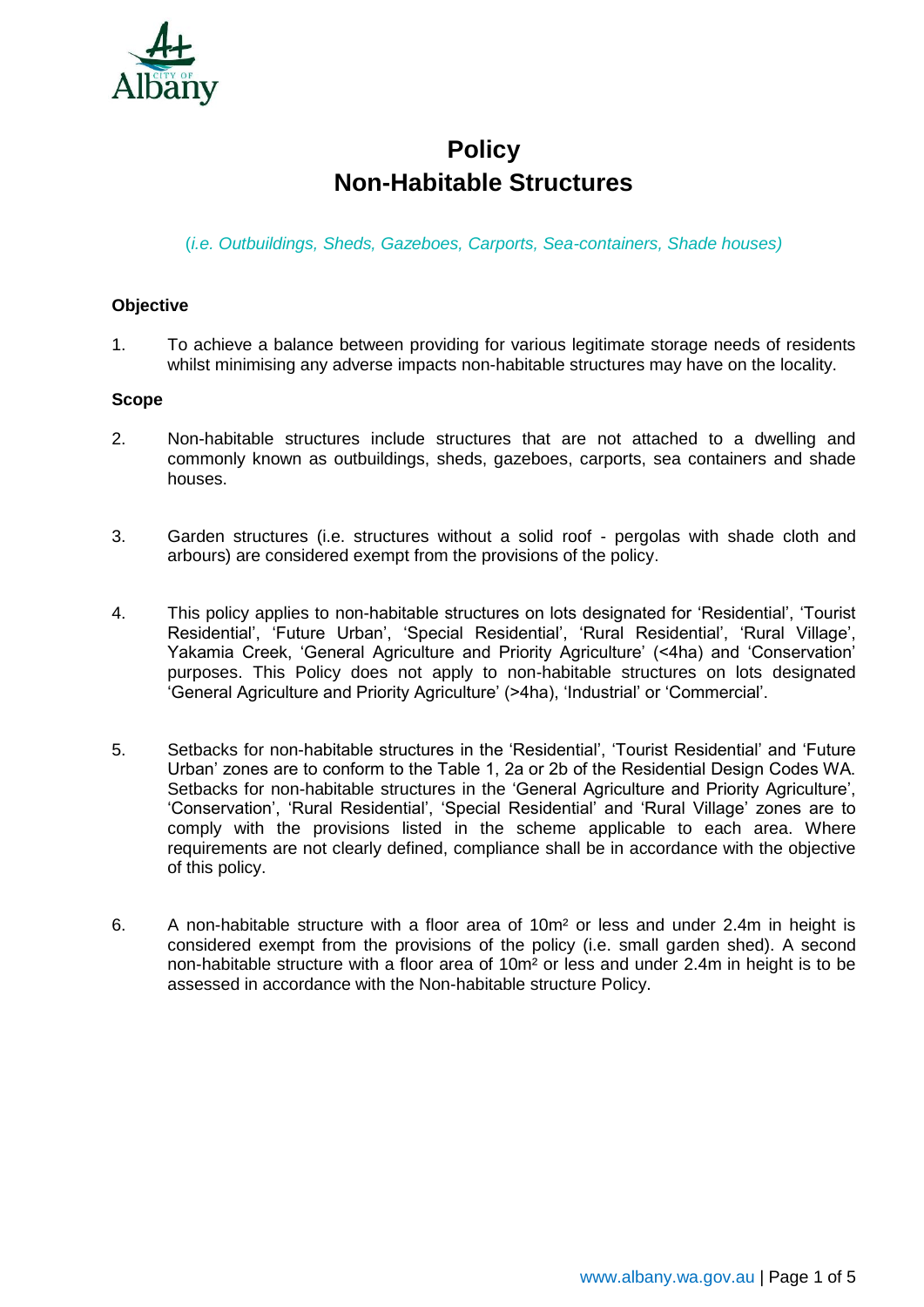## **Definitions**

7. *"Reflective Materials" includes factory applied finishes such as zincalume, galvabond and light colorbond colours such as white, off-white and surfmist.* 

*"Height" is the height of the non-habitable structure as measured vertically from the natural ground level to the highest point of the building above that point, as stipulated in the Residential Design Codes of Western Australia, and not the measurement taken above the proposed finished floor level of the non-habitable structure.*

*"Maximum Floor Area" the combined total floor area of all existing and proposed nonhabitable structures on a lot.*

#### **Policy Provisions**

- 8. Non-habitable structures do not require planning approval except under the following circumstances:
	- a. Where the *Local Planning Scheme 1* requires planning scheme consent or a proposal varies from a Scheme or Residential Design Code provision.
	- b. For the development of a sea container.

Applications for sea containers are to include:

- i. Plans indicating re-development measures to make more visually appealing. This can be done by painting and/or re-cladding to a colour and design similar to surrounding development; and
- ii. Referral to neighbours (neighbours comments).

Screening by planting trees or shrubs or by any other methods shall be considered to reduce the visual impact of the sea container.

c. For the development of a non habitable structure on a vacant lot that is zoned Residential, Tourist Residential, Future Urban or Special Residential.

Approval will be conditional upon:

- i. A Building Permit for a dwelling being issued by the City; and
- ii. Referral to neighbours (neighbours comments).

Screening by planting trees or shrubs or by any other methods may be required to reduce the visual impact of the non-habitable structure on the vacant lot.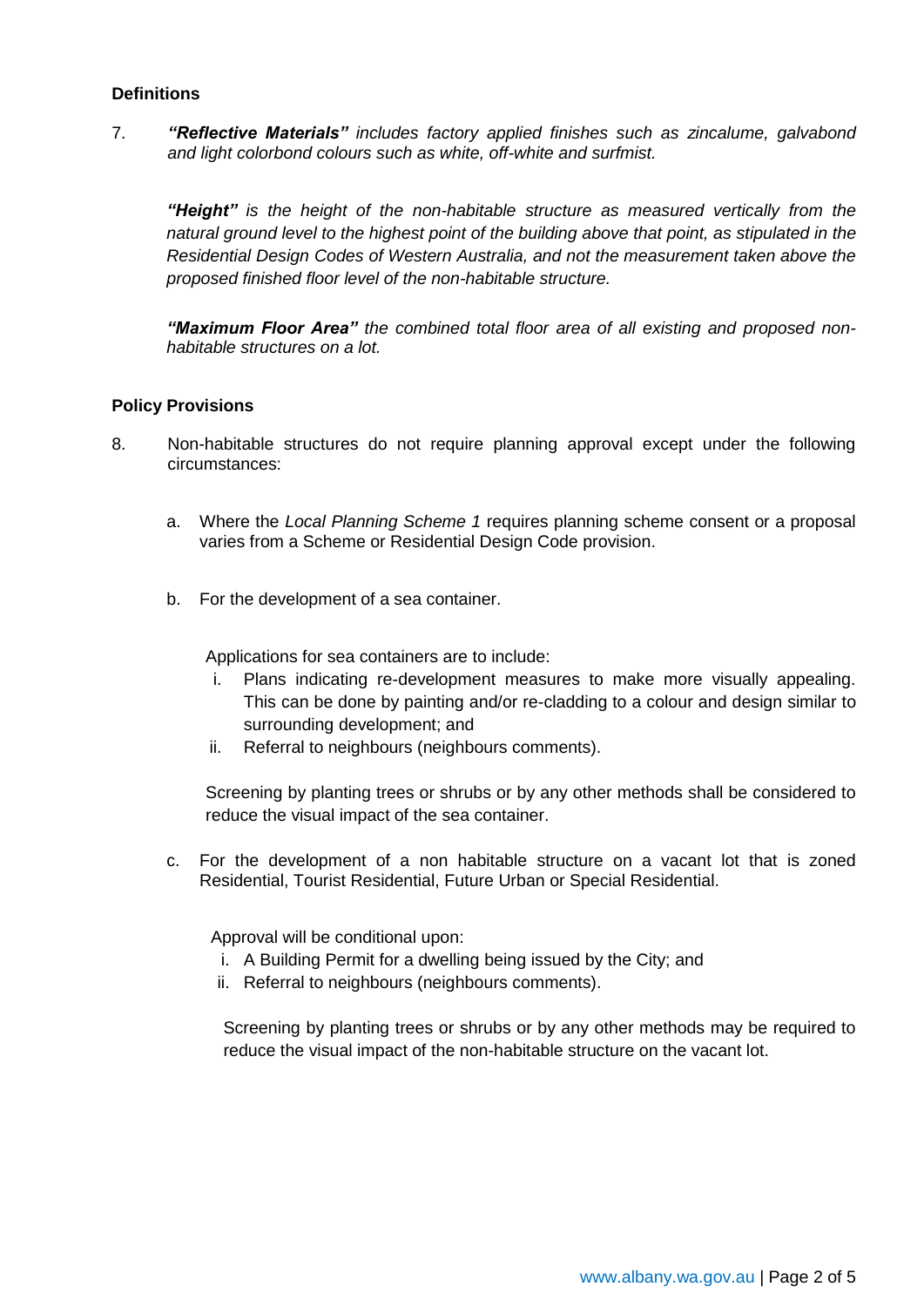- d. Where development varies from standards defined in Table 1 and the following provisions (i-iv):
	- i. For mono-pitched (skillion) roofed non-habitable structures (not ridged roofs), a relaxation of the height of the wall (on high side - up to 15%) may be supported; or



ii. where the land upon which the non-habitable structure is to be erected has a slope greater than 1 in 5, the height of the wall shall be measured on the wall that is located at the higher point of the site where the land has not been subject to cut and/or fill; or



iii. where in order to accommodate larger boats, caravans or motor-homes, the applicant is to demonstrate proof of ownership of such vehicle/vessel and a relaxation of the height of the wall (up to 15%) may be supported on Residential / Tourist Residential / Future Urban / Zone lots that are less than 4000m<sup>2</sup>; or



- iv. A discretionary allowance of an extra 5m² over the maximum permitted floor area may be considered in cases where the stated maximum floor area allowed is unworkable due to the dimensions of a standard design.
- 9. Non-habitable structures shall be located away from the primary or secondary street areas (i.e. to the rear of the lot).
- 10. Non-habitable structures that exceed 60m2 in floor area shall be constructed out of nonreflective materials.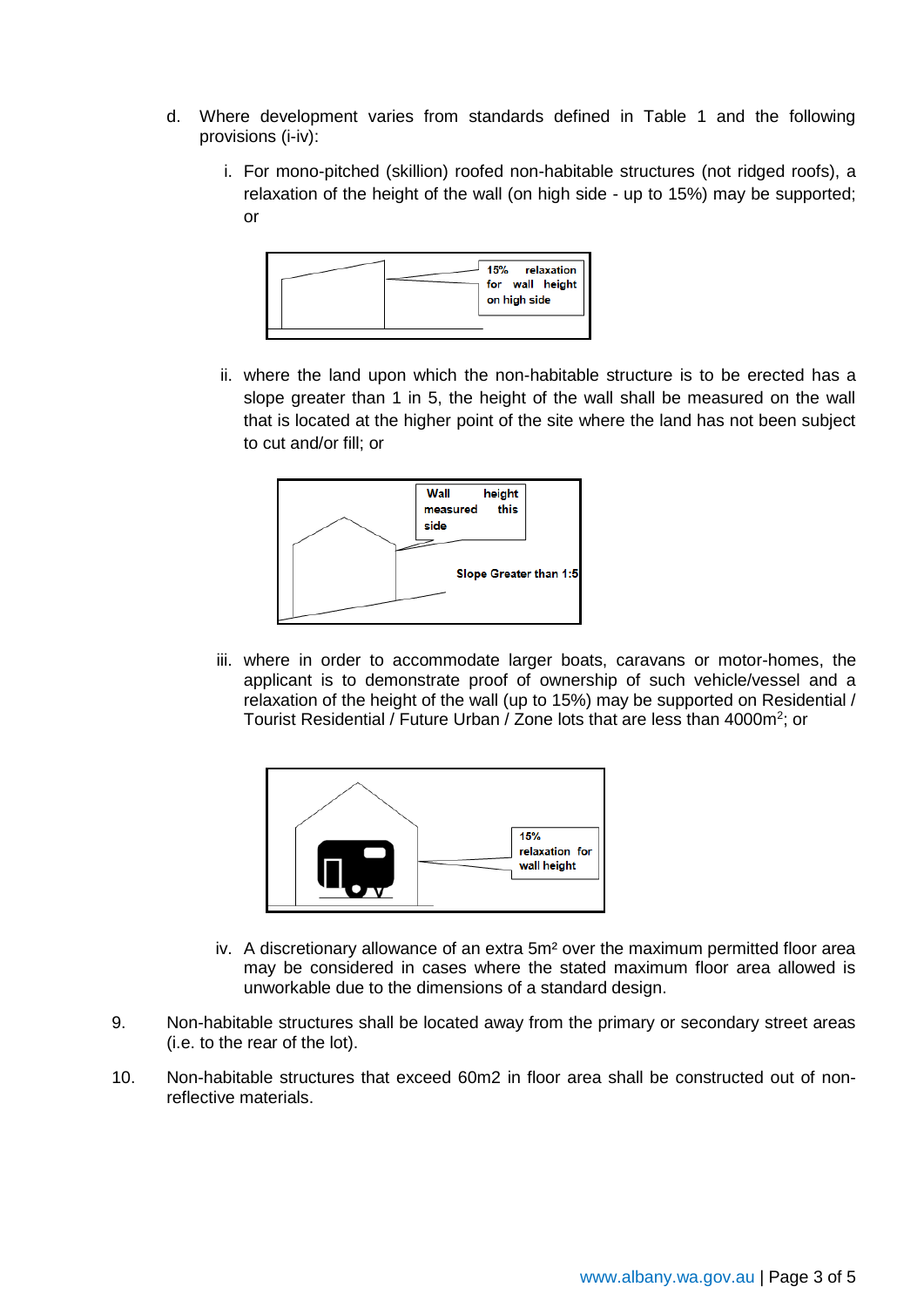| <b>Table 1: Non-Habitable Structure Specifications</b>                                                     |                                   |                             |                                                                                              |  |  |  |
|------------------------------------------------------------------------------------------------------------|-----------------------------------|-----------------------------|----------------------------------------------------------------------------------------------|--|--|--|
| Zoning                                                                                                     | <b>Max. Wall</b><br><b>Height</b> | Max. Ridge<br><b>Height</b> | <b>Max. Floor Area</b><br>(combined floor area of<br>all non-habitable<br>structures on lot) |  |  |  |
| Residential / Tourist Residential / Future Urban /<br>Zone (Lots $<$ 450m <sup>2</sup> )                   | 2.4 metres                        | 3 metres                    | $<60m^2$ in area or 10% in<br>aggregate of the site area,<br>whichever is the lesser         |  |  |  |
| Residential / Tourist Residential / Future Urban /<br>Zone (Lots $450m^2 - 600m^2$ )                       | 3 metres                          | 4.2 metres                  | $<60m^2$ in area or 10% in<br>aggregate of the site area,<br>whichever is the lesser         |  |  |  |
| Residential / Tourist Residential / Future Urban /<br>Zone (Lots 600m <sup>2</sup> - 1000m <sup>2</sup> )  | 3 metres                          | 4.2 metres                  | 100m <sup>2</sup>                                                                            |  |  |  |
| Residential / Tourist Residential / Future Urban<br>/ Zone (Lots 1000m <sup>2</sup> – 2000m <sup>2</sup> ) | 3 metres                          | 4.2 metres                  | 120m <sup>2</sup>                                                                            |  |  |  |
| Residential / Tourist Residential / Future Urban<br>/ Zone (Lots 2000m <sup>2</sup> – 4000m <sup>2</sup> ) | 3 metres                          | 4.5 metres                  | 150m <sup>2</sup>                                                                            |  |  |  |
| Residential / Tourist Residential / Future Urban<br>/ Zone (Lots > 4000m <sup>2</sup> )                    | 3.5 metres                        | 4.5 metres                  | 170m <sup>2</sup>                                                                            |  |  |  |
| Yakamia Creek Zone (Lots < 3000m <sup>2</sup> ).                                                           | 3.5 metres                        | 4.5 metres                  | 120m <sup>2</sup>                                                                            |  |  |  |
| Yakamia Creek Zone (Lots > 3000m <sup>2</sup> ).                                                           | 3.5 metres                        | 4.5 metres                  | 150m <sup>2</sup>                                                                            |  |  |  |
| Special Residential Zone (Lots < 4000m <sup>2</sup> )                                                      | 4.2 metres                        | 4.8 metres                  | 150m <sup>2</sup>                                                                            |  |  |  |
| Special Residential (Lots > 4000m2)                                                                        | 4.2 metres                        | 4.8 metres                  | 170m <sup>2</sup>                                                                            |  |  |  |
| Rural Residential Zone (Lots < 2ha)                                                                        | 4.2 metres                        | 4.8 metres                  | 200m <sup>2</sup>                                                                            |  |  |  |
| Rural Residential Zone (Lots 2ha to 4ha)                                                                   | 4.2 metres                        | 4.8 metres                  | 220m <sup>2</sup>                                                                            |  |  |  |
| Rural Residential Zone (Lots 4ha to 6ha)                                                                   | 4.2 metres                        | 4.8 metres                  | 240m <sup>2</sup>                                                                            |  |  |  |
| Rural Residential Zone (Lots > 6ha)                                                                        | 4.2 metres                        | 4.8 metres                  | 300m <sup>2</sup>                                                                            |  |  |  |
| Rural Village Zone (Lots < 4000m <sup>2</sup> )                                                            | 3 metres                          | 4.5 metres                  | 150m <sup>2</sup>                                                                            |  |  |  |
| Rural Village Zone (Lots 4000m <sup>2</sup> - 1ha)                                                         | 4.2 metres                        | 4.8 metres                  | 170m <sup>2</sup>                                                                            |  |  |  |
| Rural Village Zone (Lots > 1ha)                                                                            | 4.2 metres                        | 4.8 metres                  | 220m <sup>2</sup>                                                                            |  |  |  |
| Rural Small Holding Zone (Lots < 1ha)                                                                      | 4.2 metres                        | 4.8 metres                  | 220m <sup>2</sup>                                                                            |  |  |  |
| Rural Small Holding Zone (Lots 1 - 4ha)                                                                    | 4.2 metres                        | 4.8 metres                  | 240m <sup>2</sup>                                                                            |  |  |  |
| Rural Small Holding Zone (Lots > 4ha)                                                                      | 4.2 metres                        | 4.8 metres                  | 300m <sup>2</sup>                                                                            |  |  |  |
| General Agriculture and Priority Agriculture<br>Zone (Lots $<$ 2ha)                                        | 4.2 metres                        | 4.8 metres                  | 220m <sup>2</sup>                                                                            |  |  |  |
| General Agriculture and Priority Agriculture<br>Zone (Lots 2ha to 3.99ha)                                  | 4.2 metres                        | 4.8 metres                  | 240m <sup>2</sup>                                                                            |  |  |  |
| Conservation Zone (Lots < 2ha)                                                                             | 3.5 metres                        | 4.8 metres                  | 170m <sup>2</sup>                                                                            |  |  |  |
| Conservation Zone (Lots > 2ha)                                                                             | 4.2 metres                        | 4.8 metres                  | 220m <sup>2</sup>                                                                            |  |  |  |

**Note:** *Prior to considering an application for a non-habitable structure that proposes a variation to this policy, it is recommended that the Council first consider varying the policy. In order to do so, the Council will need to seek comment from the public and the Western Australian Planning Commission. Alternatively, it is recommended that such an application be refused.*